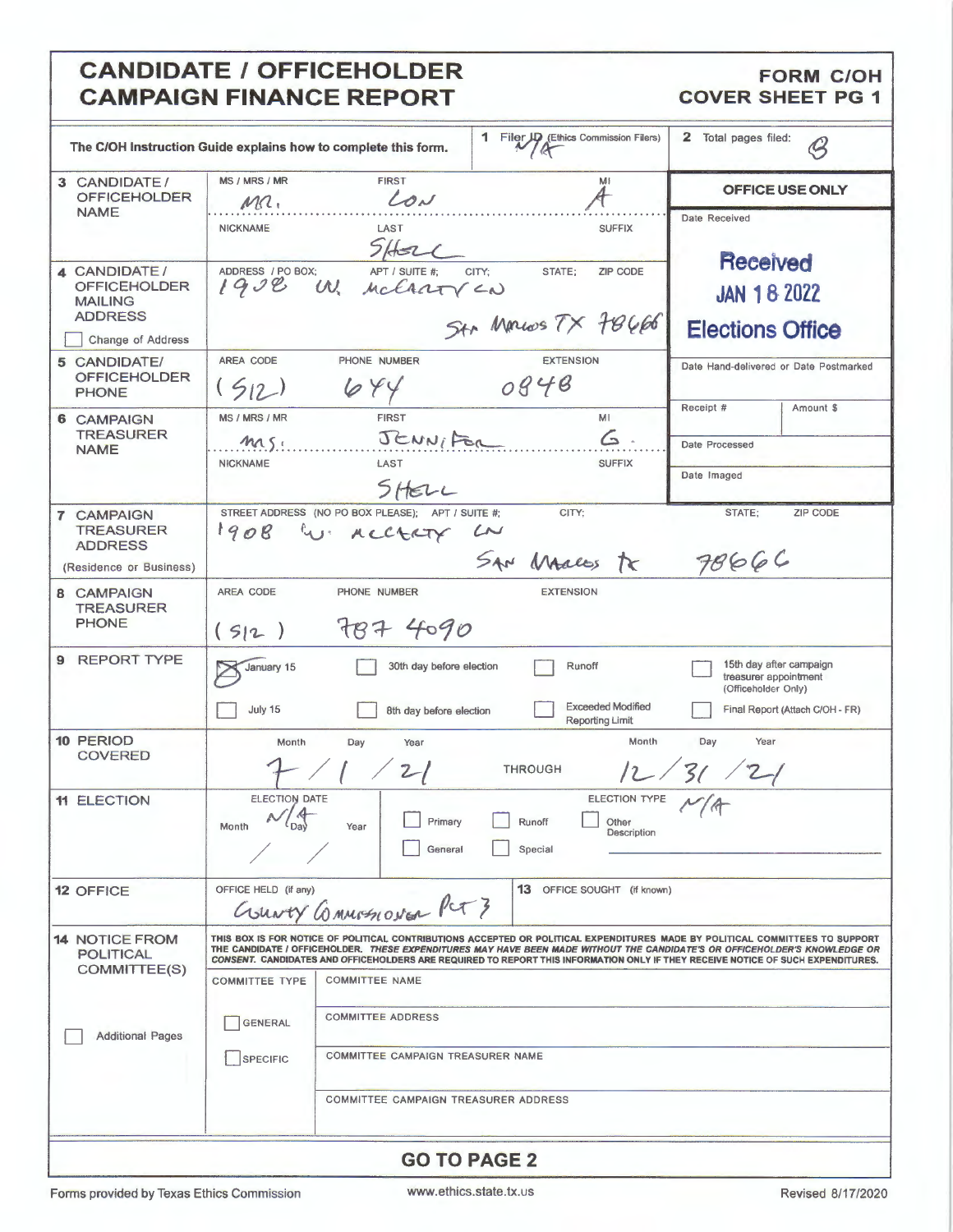# **CANDIDATE / OFFICEHOLDER CAMPAIGN FINANCE REPORT**

### **FORM C/OH COVER SHEET PG 2**

| <b>15 C/OH NAME</b>                      | Con A-SHELL                                                                                                                                                                                 | <b>16</b> Filer ID (Ethics Commission Filers) |  |
|------------------------------------------|---------------------------------------------------------------------------------------------------------------------------------------------------------------------------------------------|-----------------------------------------------|--|
| <b>17 CONTRIBUTION</b><br><b>TOTALS</b>  | 1.<br>TOTAL UNITEMIZED POLITICAL CONTRIBUTIONS (OTHER THAN<br>PLEDGES, LOANS, OR GUARANTEES OF LOANS, OR<br>CONTRIBUTIONS MADE ELECTRONICALLY)                                              | \$                                            |  |
|                                          | <b>TOTAL POLITICAL CONTRIBUTIONS</b><br>2.<br>(OTHER THAN PLEDGES, LOANS, OR GUARANTEES OF LOANS)                                                                                           | \$<br>1000,                                   |  |
| <b>EXPENDITURE</b><br><b>TOTALS</b>      | 3.<br>TOTAL UNITEMIZED POLITICAL EXPENDITURE.                                                                                                                                               | 29.60<br>\$                                   |  |
|                                          | 4.<br><b>TOTAL POLITICAL EXPENDITURES</b>                                                                                                                                                   | \$2432.52                                     |  |
| <b>CONTRIBUTION</b><br><b>BALANCE</b>    | 5.<br>TOTAL POLITICAL CONTRIBUTIONS MAINTAINED AS OF THE LAST DAY<br>OF REPORTING PERIOD                                                                                                    | \$1201.88                                     |  |
| <b>OUTSTANDING</b><br><b>LOAN TOTALS</b> | 6.<br>TOTAL PRINCIPAL AMOUNT OF ALL OUTSTANDING LOANS AS OF THE<br>LAST DAY OF THE REPORTING PERIOD                                                                                         | $\frac{1}{2}$                                 |  |
| <b>18 SIGNATURE</b>                      | I swear, or affirm, under penalty of perjury, that the accompanying report is true and correct and includes all information<br>required to be reported by me under Title 15, Election Code. |                                               |  |
|                                          |                                                                                                                                                                                             |                                               |  |
|                                          | Signature of Candidate or Officeholder                                                                                                                                                      |                                               |  |
|                                          |                                                                                                                                                                                             |                                               |  |
|                                          |                                                                                                                                                                                             |                                               |  |
|                                          |                                                                                                                                                                                             |                                               |  |
|                                          | Please complete either option below:                                                                                                                                                        |                                               |  |
|                                          |                                                                                                                                                                                             |                                               |  |
|                                          |                                                                                                                                                                                             |                                               |  |
|                                          |                                                                                                                                                                                             |                                               |  |
|                                          |                                                                                                                                                                                             |                                               |  |
| (1) Affidavit                            |                                                                                                                                                                                             |                                               |  |
|                                          |                                                                                                                                                                                             |                                               |  |
| NOTARY STAMP / SEAL                      |                                                                                                                                                                                             |                                               |  |
|                                          |                                                                                                                                                                                             |                                               |  |
|                                          |                                                                                                                                                                                             |                                               |  |
|                                          | 20 __________, to certify which, witness my hand and seal of office.                                                                                                                        |                                               |  |
| Signature of officer administering oath  | Printed name of officer administering oath                                                                                                                                                  | Title of officer administering oath           |  |
|                                          | OR                                                                                                                                                                                          |                                               |  |
| (2) Unsworn Declaration                  |                                                                                                                                                                                             |                                               |  |
| My name is $\&$ $\&$ $\&$ $\&$ $\&$      | and my date of birth is $M$ Macet $23$ , 197                                                                                                                                                |                                               |  |
| My address is 908                        | Les McCasay CN Sav Marcos TX 70666.                                                                                                                                                         |                                               |  |
|                                          | (street)<br>(city)                                                                                                                                                                          | (state) (zip code)<br>(country)               |  |
| Executed in                              | S County, State of TX<br>on the $14$ day of $\frac{J_{\text{av}}}{I_{\text{month}}}$ , 20 22                                                                                                |                                               |  |
|                                          |                                                                                                                                                                                             |                                               |  |
|                                          |                                                                                                                                                                                             |                                               |  |
|                                          | Signature of Candidate/Officeholder (Declarant)                                                                                                                                             |                                               |  |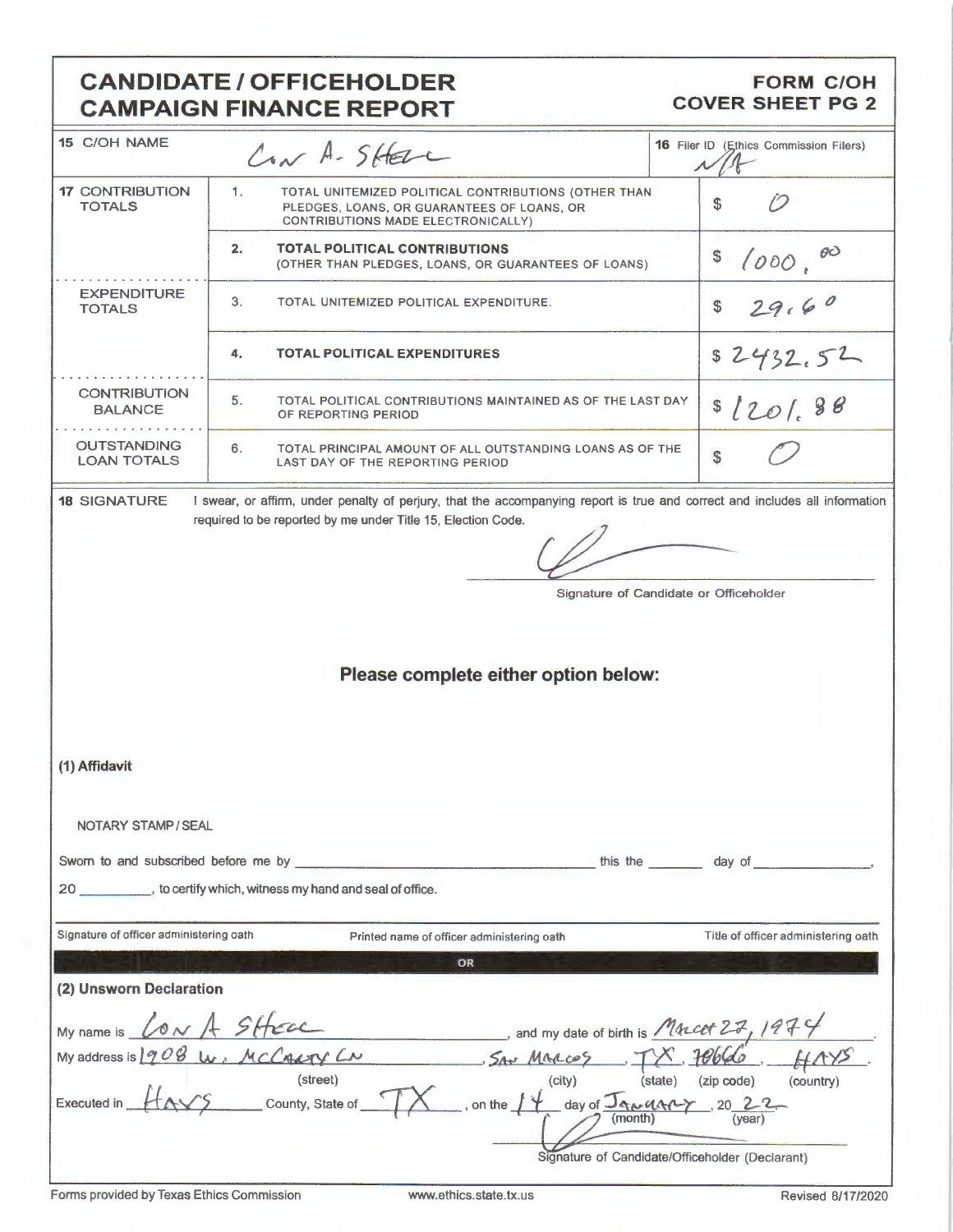| <b>SUBTOTALS - C/OH</b>                                                                             |                                        | <b>FORM C/OH</b><br><b>COVER SHEET PG 3</b> |
|-----------------------------------------------------------------------------------------------------|----------------------------------------|---------------------------------------------|
| <b>19 FILER NAME</b><br>Lor A. SHar                                                                 | 20 Filer ID (Ethics Commission Filers) |                                             |
| 21 SCHEDULE SUBTOTALS<br><b>NAME OF SCHEDULE</b>                                                    |                                        | <b>SUBTOTAL</b><br><b>AMOUNT</b>            |
| 1.<br>SCHEDULE A1: MONETARY POLITICAL CONTRIBUTIONS                                                 |                                        | ow<br>\$1000.                               |
| 2.<br>SCHEDULE A2: NON-MONETARY (IN-KIND) POLITICAL CONTRIBUTIONS                                   |                                        | \$                                          |
| 3.<br>SCHEDULE B: PLEDGED CONTRIBUTIONS                                                             |                                        | \$                                          |
| <b>SCHEDULE E: LOANS</b><br>4.                                                                      |                                        | \$                                          |
| 5.<br>SCHEDULE F1: POLITICAL EXPENDITURES MADE FROM POLITICAL CONTRIBUTIONS<br><b>D</b>             |                                        | 60<br>\$                                    |
| 6.<br>SCHEDULE F2: UNPAID INCURRED OBLIGATIONS                                                      |                                        | \$                                          |
| 7.<br>SCHEDULE F3: PURCHASE OF INVESTMENTS MADE FROM POLITICAL CONTRIBUTIONS                        |                                        | \$                                          |
| 8.<br>SCHEDULE F4: EXPENDITURES MADE BY CREDIT CARD                                                 |                                        | \$<br>$676.46$<br>676.46                    |
| 9.<br>SCHEDULE G: POLITICAL EXPENDITURES MADE FROM PERSONAL FUNDS                                   |                                        | \$                                          |
| 10.<br>SCHEDULE H: PAYMENT MADE FROM POLITICAL CONTRIBUTIONS TO A BUSINESS OF C/OH                  |                                        | \$                                          |
| 11.<br>SCHEDULE I: NON-POLITICAL EXPENDITURES MADE FROM POLITICAL CONTRIBUTIONS                     |                                        | $\mathfrak{F}$                              |
| SCHEDULE K: INTEREST, CREDITS, GAINS, REFUNDS, AND CONTRIBUTIONS RETURNED<br>12.<br><b>TO FILER</b> |                                        | \$                                          |
|                                                                                                     |                                        |                                             |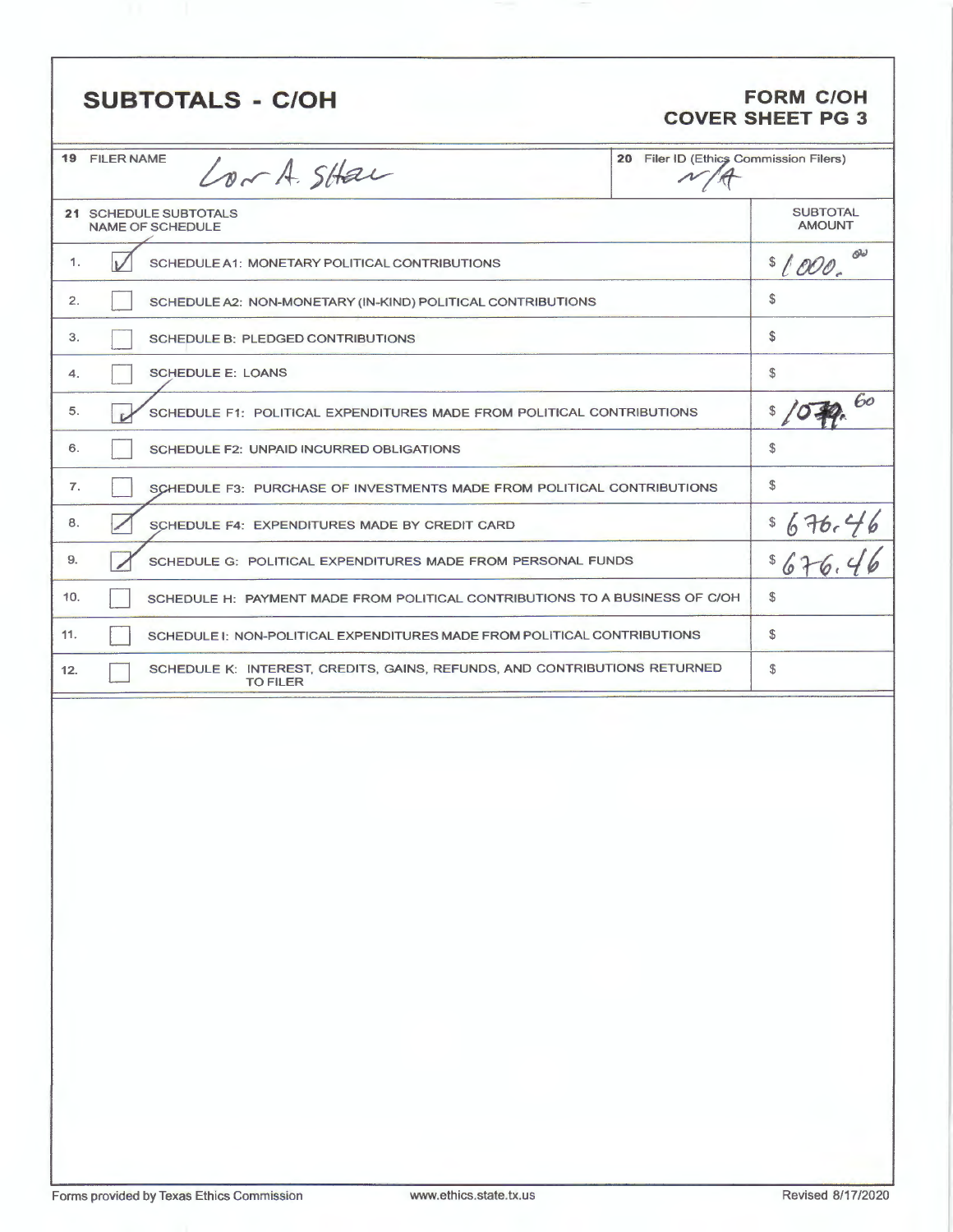|              | <b>MONETARY POLITICAL CONTRIBUTIONS</b>                                                                                                                             |                                    | <b>SCHEDULE A1</b>                        |
|--------------|---------------------------------------------------------------------------------------------------------------------------------------------------------------------|------------------------------------|-------------------------------------------|
|              | If the requested information is not applicable, DO NOT include this page in the report.                                                                             |                                    |                                           |
|              | The Instruction Guide explains how to complete this form.                                                                                                           |                                    | 1 Total pages Schedule A1:                |
| 2 FILER NAME | Conf. SHar                                                                                                                                                          |                                    | 3 Filer ID (Ethics Commission Filers)     |
| 4 Date       | 5 Full name of contributor and out-of-state PAC (ID#:<br>Date MARCUS NASEL<br>10/27/21 6 Contributor address; City; State; Zip Code<br>2702 6 ANCLC CLOCA DA 78 0/0 |                                    | 7 Amount of contribution (\$)<br>81000.00 |
| 8            | Principal occupation / Job title (See Instructions)                                                                                                                 | 9 Employer (See Instructions)      |                                           |
| Date         | Full name of contributor                                                                                                                                            |                                    | Amount of contribution (\$)               |
|              | Contributor address;<br>City; State; Zip Code                                                                                                                       |                                    |                                           |
|              | Principal occupation / Job title (See Instructions)                                                                                                                 | Employer (See Instructions)        |                                           |
| Date         | Full name of contributor                                                                                                                                            |                                    | Amount of contribution (\$)               |
|              | Contributor address;<br>City;                                                                                                                                       | State; Zip Code                    |                                           |
|              | Principal occupation / Job title (See Instructions)                                                                                                                 | <b>Employer (See Instructions)</b> |                                           |
| Date         | Full name of contributor<br>out-of-state PAC (ID#:                                                                                                                  |                                    | Amount of contribution (\$)               |
|              | Contributor address;<br>City;                                                                                                                                       | State; Zip Code                    |                                           |
|              | Principal occupation / Job title (See Instructions)                                                                                                                 | Employer (See Instructions)        |                                           |
|              |                                                                                                                                                                     |                                    |                                           |
|              | ATTACH ADDITIONAL COPIES OF THIS SCHEDULE AS NEEDED<br>If contributor is out-of-state PAC, please see Instruction guide for additional reporting requirements.      |                                    |                                           |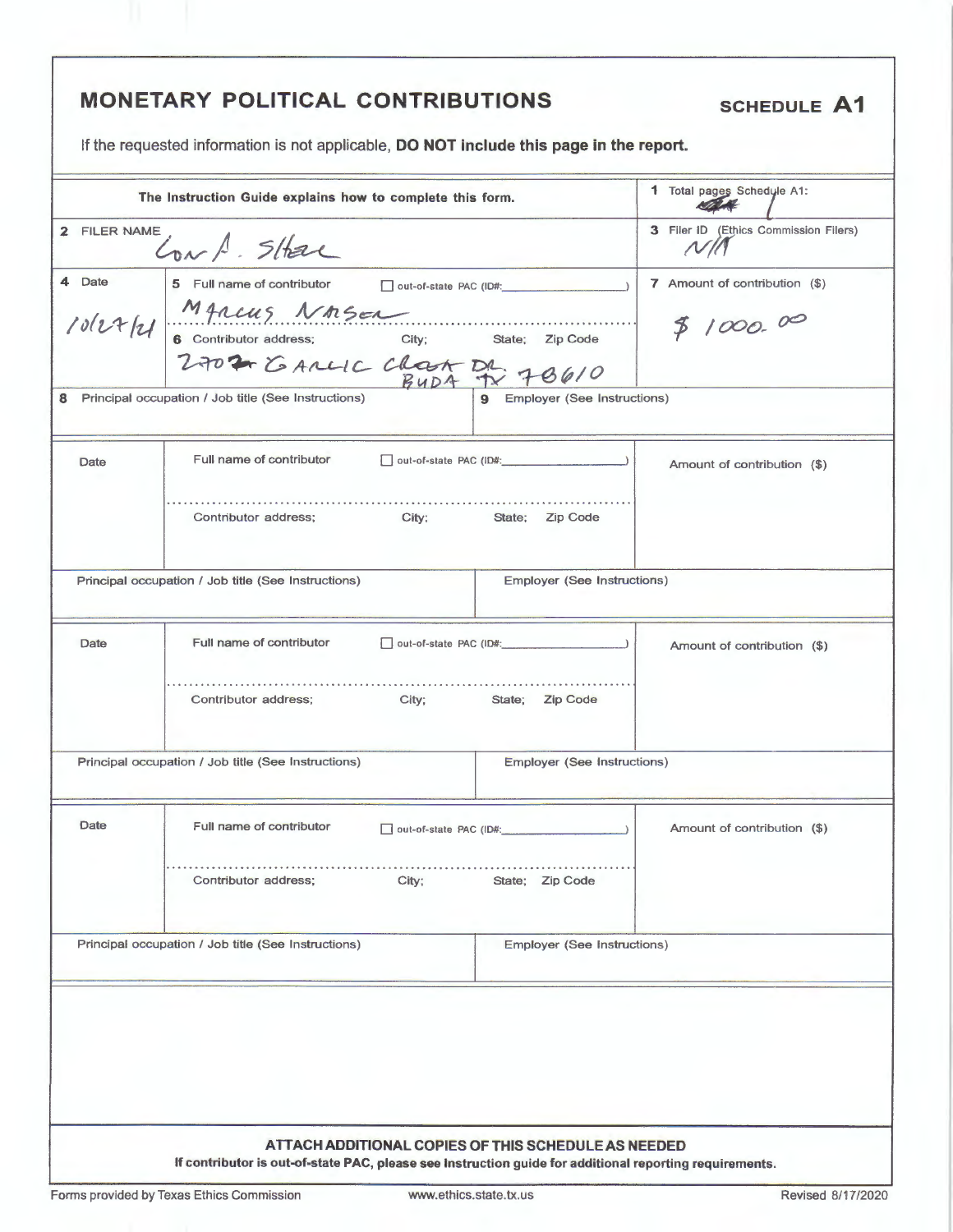### POLITICAL EXPENDITURES MADE **FROM POLITICAL CONTRIBUTIONS**

## **SCHEDULE F1**

If the requested information is not applicable, DO NOT include this page in the report.

#### **EXPENDITURE CATEGORIES FOR BOX 8(a)**

| <b>Advertising Expense</b> |                                            |
|----------------------------|--------------------------------------------|
| Accounting/Banking         |                                            |
| <b>Consulting Expense</b>  |                                            |
|                            | <b>Contributions/Donations Made By</b>     |
|                            | Candidate/Officeholder/Political Committee |
| Credit Card Payment        |                                            |

**Event Expense** Frees<br>Fees<br>Gift/Awards/Memorials Expense Legal Services

Loan Repayment/Reimbursement Office Overhead/Rental Expense Polling Expense<br>Printing Expense Salaries/Wages/Contract Labor

Solicitation/Fundraising Expense Transportation Equipment & Related Expense Travel In District<br>Travel Out Of District Other (enter a category not listed above)

| Creat Card Payment<br>The Instruction Guide explains how to complete this form.                            |                                                                                              |                                                                                                                               |  |  |  |
|------------------------------------------------------------------------------------------------------------|----------------------------------------------------------------------------------------------|-------------------------------------------------------------------------------------------------------------------------------|--|--|--|
| 1 Total pages Schedule F1: 2 FILER NAME                                                                    | CON A SHELL                                                                                  | 3 Filer ID (Ethics Commission Filers)                                                                                         |  |  |  |
| 4 Date<br>10/15/21                                                                                         | 5 Payee name                                                                                 |                                                                                                                               |  |  |  |
| $6$ Amount $(\$)$<br>250.03                                                                                | 7 Payee address;                                                                             | CENTRO CULTURAL 1/750440 DE SAN MARLES<br>Payee address: City; State; Zip Code<br>211 LEE ST, P0 BOK 1533 SAN MARCOS DE 78666 |  |  |  |
| 8<br><b>PURPOSE</b><br>OF<br><b>EXPENDITURE</b>                                                            | (a) Category (See Categories listed at the top of this schedule)<br>Contributions/Devances   | (b) Description<br>SPLINSDREAMY OF GAZA                                                                                       |  |  |  |
|                                                                                                            | (c)<br>Check if travel outside of Texas. Complete Schedule T.                                | Check if Austin, TX, officeholder living expense                                                                              |  |  |  |
| <b>9</b> Complete ONLY if direct<br>expenditure to benefit C/OH                                            | Candidate / Officeholder name                                                                | Office held<br>Office sought                                                                                                  |  |  |  |
| Date<br>12/121                                                                                             | Payee name<br>HARS COMMANY RECUBLICAN                                                        | Privay                                                                                                                        |  |  |  |
| Amount (\$)<br>$\mathcal{O}$<br>300.                                                                       | Payee address;<br>$arccot$ $Fm150$                                                           | City;<br>State;<br><b>Zip Code</b><br>KILE TX 78640                                                                           |  |  |  |
| <b>PURPOSE</b><br>OF<br><b>EXPENDITURE</b>                                                                 | Category (See Categories listed at the top of this schedule)<br>Centre Barres 5/ De artizons | Description<br>SPONSBREATIP of FLOUT                                                                                          |  |  |  |
|                                                                                                            | Check if travel outside of Texas. Complete Schedule T.                                       | Check if Austin, TX, officeholder living expense                                                                              |  |  |  |
| Complete ONLY if direct<br>expenditure to benefit C/OH                                                     | Candidate / Officeholder name                                                                | Office held<br>Office sought                                                                                                  |  |  |  |
| Date<br>12222                                                                                              | Payee name<br>AZIELEY STONE                                                                  |                                                                                                                               |  |  |  |
| Amount (\$)<br>200.00                                                                                      | Payee address:<br>565 CROCKSIDE CIRLLE                                                       | State;<br>Zip Code<br>City:                                                                                                   |  |  |  |
| <b>PURPOSE</b><br>OF<br><b>EXPENDITURE</b>                                                                 | Category (See Categories listed at the top of this schedule)<br>CONTRACT LABOR               | NEW BRANNASS DX 70130<br>Description<br>APRIMENT FUL CAMPAIGN                                                                 |  |  |  |
| Check if Austin, TX, officeholder living expense<br>Check if travel outside of Texas. Complete Schedule T. |                                                                                              |                                                                                                                               |  |  |  |
| Complete ONLY if direct<br>expenditure to benefit C/OH                                                     | Candidate / Officeholder name                                                                | Office held<br>Office sought                                                                                                  |  |  |  |
|                                                                                                            | ATTACH ADDITIONAL COPIES OF THIS SCHEDULE AS NEEDED                                          |                                                                                                                               |  |  |  |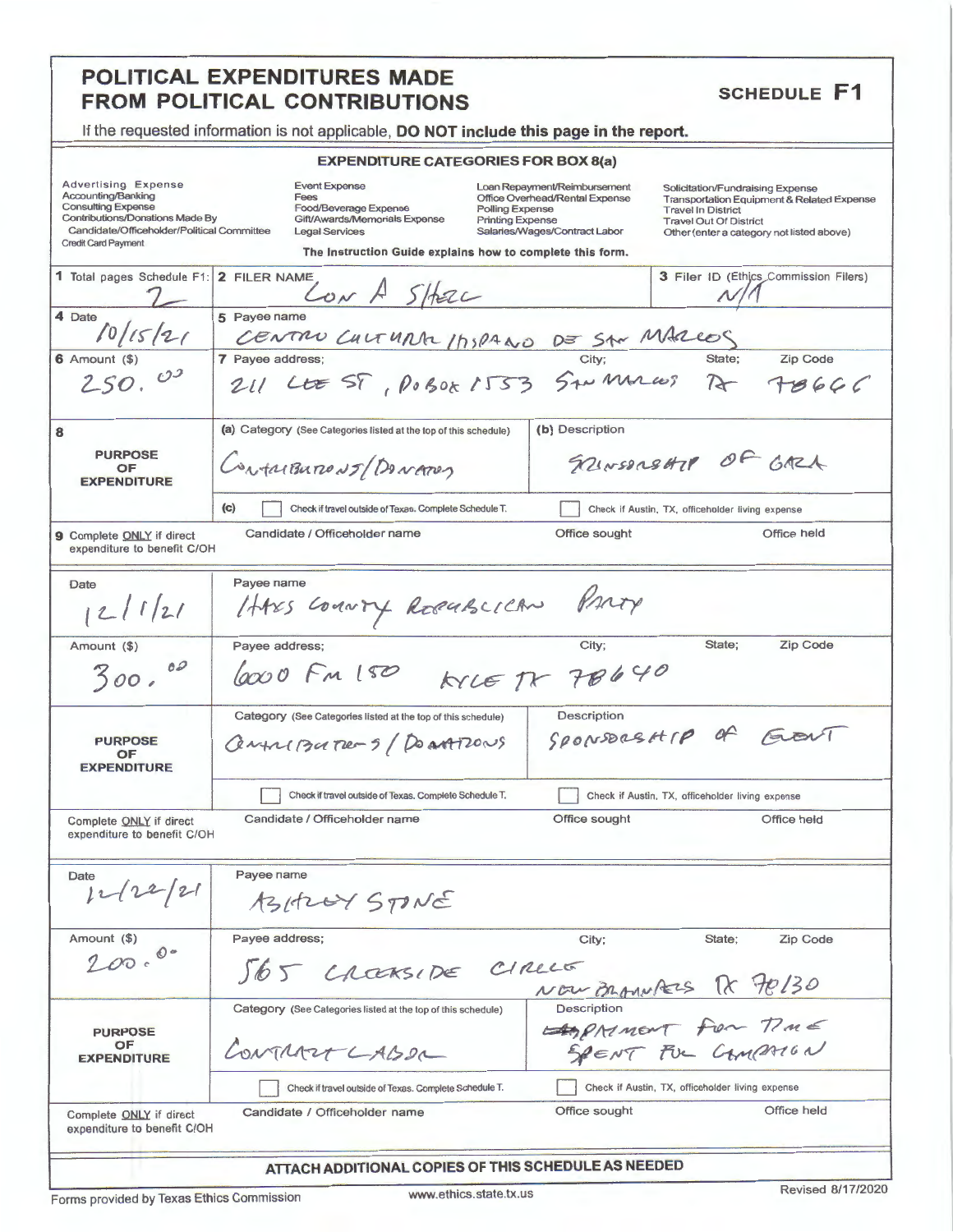### POLITICAL EXPENDITURES MADE **FROM POLITICAL CONTRIBUTIONS**

### **SCHEDULE F1**

If the requested information is not applicable, DO NOT include this page in the report.

#### **EXPENDITURE CATEGORIES FOR BOX 8(a)**

| <b>Advertising Expense</b> |                                            |
|----------------------------|--------------------------------------------|
| Accounting/Banking         |                                            |
| <b>Consulting Expense</b>  |                                            |
|                            | Contributions/Donations Made By            |
|                            | Candidate/Officeholder/Political Committee |
| Crodit Card Poyment        |                                            |

Event Expense Fees rees<br>Food/Beverage Expense<br>Gift/Awards/Memorials Expense Legal Services

Loan Repayment/Reimbursement<br>Office Overhead/Rental Expense Polling Expense Printing Expense<br>Printing Expense<br>Salaries/Wages/Contract Labor

Solicitation/Fundraising Expense Transportation Equipment & Related Expense<br>Travel In District **Travel Out Of District** Other (enter a category not listed above)

|                                                          | The Instruction Guide explains how to complete this form.                                   |                                                  |  |  |
|----------------------------------------------------------|---------------------------------------------------------------------------------------------|--------------------------------------------------|--|--|
| 1 Total pages Schedule F1: 2 FILER NAME                  | Low A Stock                                                                                 | 3 Filer ID (Ethics Commission Filers)            |  |  |
| $4 \text{ Date } \frac{7}{11121}$                        | ayee name<br>5 Payee name                                                                   |                                                  |  |  |
| $6$ Amount $(9)$<br>$\mathcal{O}^{\mathcal{D}}$<br>300c  | 7 Payee address;<br>ayee address;<br>fo Box 447 Str MAQLOS RT 70667                         | City;<br>State;<br>Zip Code                      |  |  |
| 8<br><b>PURPOSE</b><br>OF<br><b>EXPENDITURE</b>          | (a) Category (See Categories listed at the top of this schedule)<br>CONTRABUTION / DINATION | (b) Description<br>Convertisutes for             |  |  |
|                                                          | (c)<br>Check if travel outside of Texas. Complete Schedule T.                               | Check if Austin, TX, officeholder living expense |  |  |
| 9 Complete ONLY if direct<br>expenditure to benefit C/OH | Candidate / Officeholder name                                                               | Office sought<br>Office held                     |  |  |
| Date                                                     | Payee name                                                                                  |                                                  |  |  |
| Amount (\$)                                              | Payee address;                                                                              | State;<br>Zip Code<br>City;                      |  |  |
| <b>PURPOSE</b><br>OF<br><b>EXPENDITURE</b>               | Category (See Categories listed at the top of this schedule)                                | Description                                      |  |  |
|                                                          | Check if travel outside of Texas. Complete Schedule T.                                      | Check if Austin, TX, officeholder living expense |  |  |
| Complete ONLY if direct<br>expenditure to benefit C/OH   | Candidate / Officeholder name                                                               | Office sought<br>Office held                     |  |  |
| Date                                                     | Payee name                                                                                  |                                                  |  |  |
| Amount (\$)                                              | Payee address;                                                                              | <b>Zip Code</b><br>City;<br>State;               |  |  |
| <b>PURPOSE</b><br>OF<br><b>EXPENDITURE</b>               | Category (See Categories listed at the top of this schedule)                                | Description                                      |  |  |
|                                                          | Check if travel outside of Texas. Complete Schedule T.                                      | Check if Austin, TX, officeholder living expense |  |  |
| Complete ONLY if direct<br>expenditure to benefit C/OH   | Candidate / Officeholder name                                                               | Office sought<br>Office held                     |  |  |
|                                                          |                                                                                             |                                                  |  |  |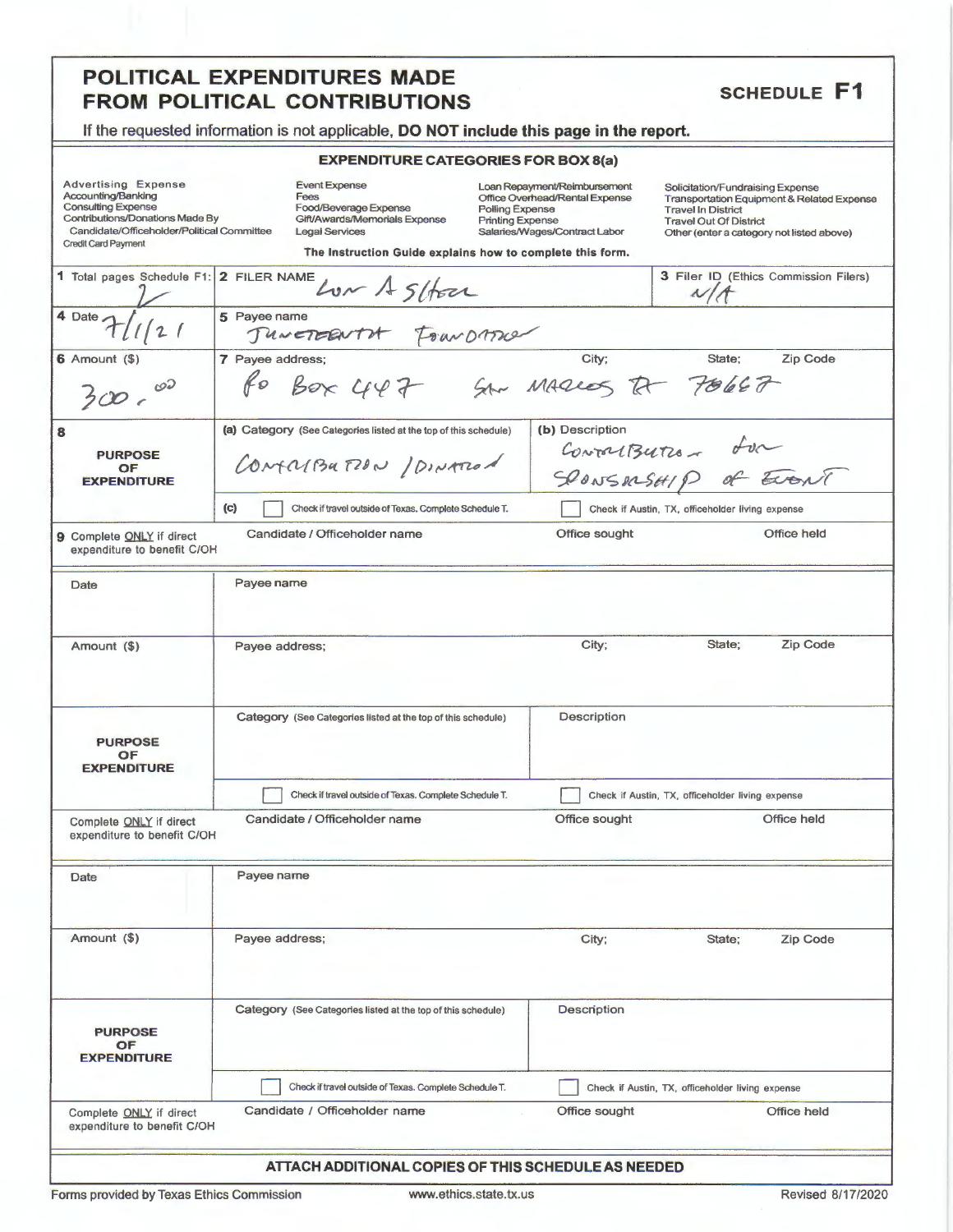|                                                                                                                                                                | If the requested information is not applicable, DO NOT include this page in the report.                                                                                                                                                                                                                                                                                                                                                                                                                                               |  |  |  |
|----------------------------------------------------------------------------------------------------------------------------------------------------------------|---------------------------------------------------------------------------------------------------------------------------------------------------------------------------------------------------------------------------------------------------------------------------------------------------------------------------------------------------------------------------------------------------------------------------------------------------------------------------------------------------------------------------------------|--|--|--|
|                                                                                                                                                                | <b>EXPENDITURE CATEGORIES FOR BOX 10(a)</b>                                                                                                                                                                                                                                                                                                                                                                                                                                                                                           |  |  |  |
| <b>Advertising Expense</b><br>Accounting/Banking<br><b>Consulting Expense</b><br>Contributions/Donations Made By<br>Candidate/Officeholder/Political Committee | <b>Event Expense</b><br>Loan Repayment/Reimbursement<br>Solicitation/Fundraising Expense<br>Fees<br>Office Overhead/Rental Expense<br><b>Transportation Equipment &amp; Related Expense</b><br>Food/Beverage Expense<br>Polling Expense<br><b>Travel In District</b><br>Gift/Awards/Memorials Expense<br><b>Printing Expense</b><br><b>Travel Out Of District</b><br><b>Legal Services</b><br>Salaries/Wages/Contract Labor<br>Other (enter a category not listed above)<br>The Instruction Guide explains how to complete this form. |  |  |  |
| 1 Total pages Schedule F4:                                                                                                                                     | 2 FILER NAME<br>3 Filer ID (Ethics Commission Filers)<br>Long SHELL<br>M/F                                                                                                                                                                                                                                                                                                                                                                                                                                                            |  |  |  |
|                                                                                                                                                                | 4 TOTAL OF UNITEMIZED EXPENDITURES CHARGED TO A CREDIT CARD<br>\$                                                                                                                                                                                                                                                                                                                                                                                                                                                                     |  |  |  |
| 5 Date<br>4/2/                                                                                                                                                 | 6 Payee name<br>FRIRMONT AUSTIN                                                                                                                                                                                                                                                                                                                                                                                                                                                                                                       |  |  |  |
| $7$ Amount $(\$)$<br>551.44                                                                                                                                    | 8 Payee address;<br>City:<br>State:<br>Zip Code<br>101 RED RIVER ST. ALSIN TX 70701                                                                                                                                                                                                                                                                                                                                                                                                                                                   |  |  |  |
| 9<br><b>TYPE OF</b><br><b>EXPENDITURE</b>                                                                                                                      | Political<br>Non-Political                                                                                                                                                                                                                                                                                                                                                                                                                                                                                                            |  |  |  |
| 10<br><b>PURPOSE</b><br>OF<br><b>EXPENDITURE</b>                                                                                                               | (b) Description<br>(a) Category (See Categories listed at the top of this schedule)<br>LODGING FOR CUNFERENCE<br>NEL of astalet<br>(c)<br>Check if travel outside of Texas. Complete Schedule T.<br>Check if Austin, TX, officeholder living expense                                                                                                                                                                                                                                                                                  |  |  |  |
| 11<br>Complete <b>ONLY</b> if direct<br>expenditure to benefit C/OH                                                                                            | Candidate / Officeholder name<br>Office held<br>Office sought                                                                                                                                                                                                                                                                                                                                                                                                                                                                         |  |  |  |
| Date $\frac{1}{1}$                                                                                                                                             | Payee name<br>UBER                                                                                                                                                                                                                                                                                                                                                                                                                                                                                                                    |  |  |  |
| Amount (\$)<br>125.02                                                                                                                                          | City;<br>Payee address;<br>State;<br>Zip Code<br>1455 MARAST ST. # 400 SAN FRANCISCO CA 94103                                                                                                                                                                                                                                                                                                                                                                                                                                         |  |  |  |
| <b>TYPE OF</b><br><b>EXPENDITURE</b>                                                                                                                           | Political<br>Non-Political                                                                                                                                                                                                                                                                                                                                                                                                                                                                                                            |  |  |  |
| <b>PURPOSE</b><br>OF<br><b>EXPENDITURE</b>                                                                                                                     | Category (See Categories listed at the top of this schedule)<br>Description<br>UBER PUDE TO AND AROUN<br>Traver outofficit                                                                                                                                                                                                                                                                                                                                                                                                            |  |  |  |
| Complete ONLY if direct<br>expenditure to benefit C/OH                                                                                                         | Check if travel outside of Texas. Complete Schedule T.<br>Check if Austin, TX, officeholder living expense<br>Candidate / Officeholder name<br>Office sought<br><b>Office held</b>                                                                                                                                                                                                                                                                                                                                                    |  |  |  |
|                                                                                                                                                                |                                                                                                                                                                                                                                                                                                                                                                                                                                                                                                                                       |  |  |  |
|                                                                                                                                                                | ATTACH ADDITIONAL COPIES OF THIS SCHEDULE AS NEEDED                                                                                                                                                                                                                                                                                                                                                                                                                                                                                   |  |  |  |

F